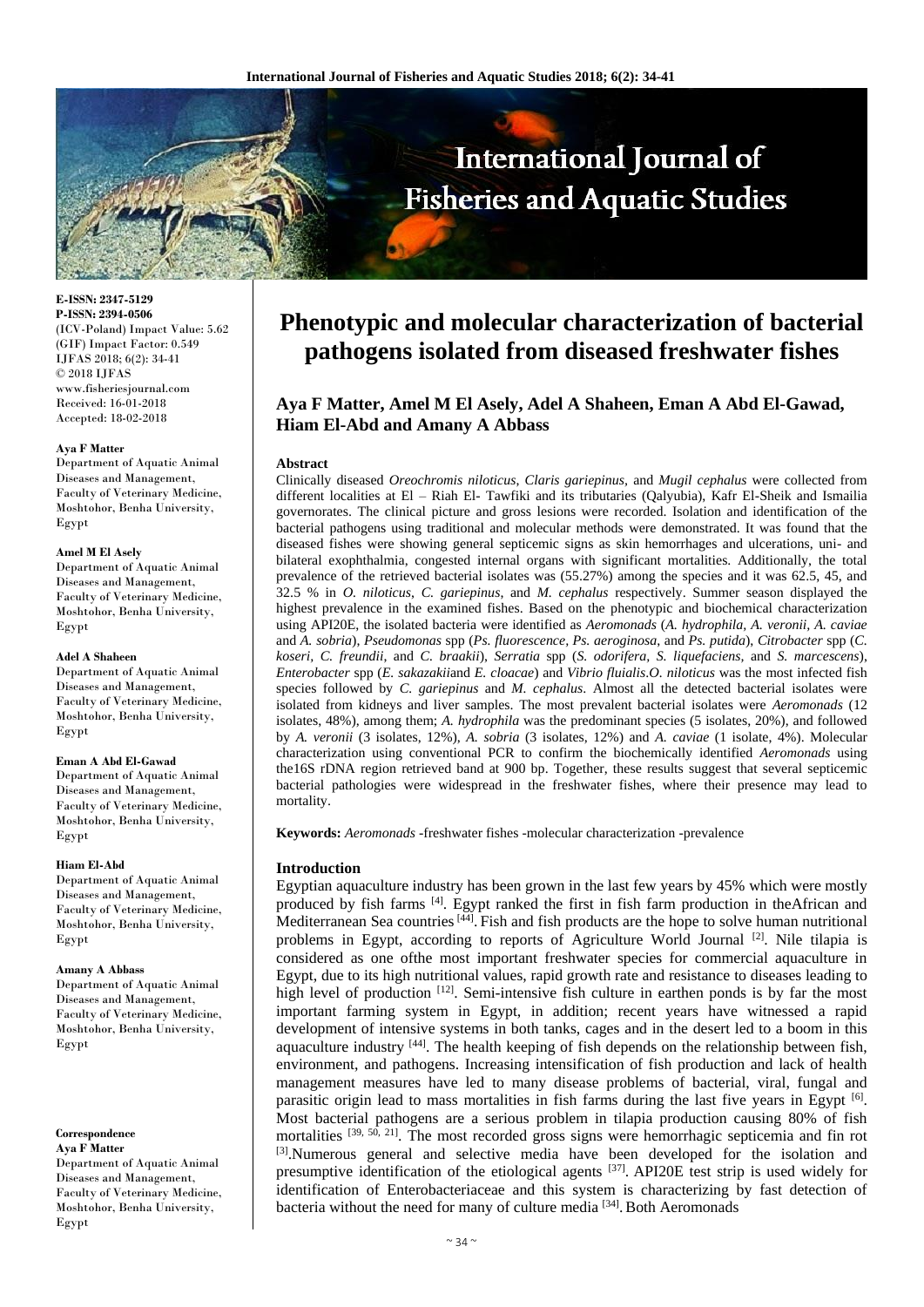(*A. hydrophila, A. sobria, and A. caviae*) and *Pseudomonas* spp (*Ps. fluorescens, Ps. putida, and Ps. aeruginosa*) were incorporated in severe outbreaks in fish farms,[3]. Because the biochemistry, genetics, and serology of the motile Aeromonas taxon are heterogeneous, the taxonomic position of this genus has been unstable <sup>[40]</sup>. As a common method, polymerase chain reaction (PCR) is used to identify Aeromonas genomo species. PCR developed here was successfully applied for the identification of *Aeromonads* from diseased fish samples [19, <sup>28]</sup>. This work was aimed to study culture, biochemical characterization of bacterial pathogens isolated from the examined freshwater fish species, determine their prevalence and molecular identification of the most prevalent bacterial isolates using conventional PCR.

# **2. Materials and Methods**

# **2.1 Fish collection and sampling**

A total number of (360) farmed freshwater fishes; including (240) *O. niloticus*, (80) *C. gariepinus* and (40) *M. cephalus* were collected from El – Riah El- Tawfiki and its tributaries (Qalyubia), Kafr El-Sheikh, and Ismailia governorates during the period from January to December 2016. Clinically diseased and freshly died fishes were transferred to the laboratory of the Department of Aquatic Animal Diseases and Management for clinical, postmortem and bacteriological examinations were carried out according to Austin and Austin [8].

# **2.2 Clinical examination**

All the collected fishes were subjected to clinical and postmortem examinations according to Austin and Austin and Conroy and Herman<sup>[10, 22]</sup>.

## **2.3 Bacteriological examination**

Samples for bacteriological examination were taken from skin lesions, gills, liver, kidneys, spleen, heart, brain and intestine of the clinically diseased fishes and inoculated onto Brain heart infusion broth (BHIB) and incubated at 28°C for 24 hrs then streaked over Brain heart infusion agar (BHIA) and incubated at  $28^{\circ}$ C for 24 hrs <sup>[48]</sup>. Gram staining and motility test were performed according to Cruickshank *et al*, [23] . Pure colonies streaked on to Rimler's - Shotts medium (RS medium), Aeromonas selective agar base with Ampicillin supplement, XLD media, and MacConkey agar plate for detection the fermentation activity, all incubated at 28 °C for 24 hrs, culture characters of isolated bacteria were recorded. The isolated bacteria were stored at -80 °C in BHIB containing 20% glycerol for further molecular studies**[26].**Phenotypic characterization of the bacterial isolates was demonstrated according to Bergey's, Elemar *et al*., Madigan and Martinko, and Schäperclaus *et al,*  [15, 24, 31, 43] . All isolates were identified biochemically by streaking bacterial colonies over tryptic soy agar and incubated at 28°C for 24 hrs then identified at the genus level by using API20E strips [16] (biochemical profiling test was performed according to manufacturer's instructions) to identify the isolated bacteria [36]. The prevalence of bacterial isolates among the examined fishes was recorded. The most prevalent bacterial isolates were selected and subjected to molecular identification using PCR.

## **2.4 Molecular characterization of aeromonas spp 2.4.1 Bacterial DNA extraction**

Each Aeromonad isolate was grown overnight in 5 ml of BHI broth at28 °C for 24 hrs. Qiagen DNeasy DNA extraction

protocol for bacterial cultures adapted from Qiagen DNeasy handbook, 2006 and stored at −20 °C till use. Two specific primers used for *Aeromonads* (SB Aer1 f 5'- CAGAAGAAGCACCGGCTAACTC 3') and (SB Aer1 r 5'- TTACCT TGTTACGACTTCACC 3'), (Taq, Promega, USA) according to Panigrahy *et al*, [38] .

# **2.4.2 PCR amplification**

It was performed in a DNA thermal cycler (Eppendorf, Hamburg, Germany). PCR reactions were performed in a final volume of 25 μl containing 20 ng of DNA, 0.1–0.3 μl of each primer, and 1 μl of Hot Star Taq Master Mix containing MgCl2, Hot Star Taq DNA polymerase and deoxynucleotide triphosphate mix (dNTPs). PCR conditions were as follows: 95 °C for 15 min, 30 cycles at 95 °C for 45 s, 55 °C for 45 s, 72 °C for 1 min, followed by a final elongation at 72 °C for 7 min. The PCR products (12 μl) were analyzed by electrophoresis on 2.5% agarose gels stained with ethidium bromide using 1 μM Tris-Acetate-EDTA buffer and were visualized by UV transillumination<sup>[38]</sup>.

## **3. Results**

# **3.1 Clinical picture**

**Plate 1:** Showing the clinical signs of the clinically examined fish species, *O. niloticus*, redness around the mouth, (Fig. 1), detached scales and deep ulcers on skin, (Fig. 2), unilateral exophthalmia, (Fig. 3), abdominal distention and darkness on skin, (Fig. 4), and redness on skin with ulcer formation, (Fig. 5). *C. gariepinus*, redness and ulcer on skin, (Fig. 6). *M. cephalus*, redness on skin, base of fins and at vent, (Fig. 7 and 8**)**.

**Plate 2:** Showing the developed lesions of the clinically examined fish species, *O. niloticus*, enlargement with hemorrhagic patches in liver tissue, (Fig. 1). *C. gariepinus*, congestion and enlargement in all internal organs and musculature, (Fig. 2).

# **3.2 Bacteriological identification**

Colonies suspected of *Aeromonas* spp appeared round, convex, shiny and creamy on TSA media. Gram staining of these colonies gives gram-negative coccobacilli to rod-shaped and motile. On RS medium produced yellow colonies after 24 hrs of incubation, non- lactose fermentable on MacConkey agar while on Aeromonas base agar media gives small, dark green colonies with a dark center and on XLD media gives large, round, convex yellow colonies.

Colonies suspected of *Pseudomonas* spp appeared spindle shape on TSA media and after 24 hrs produced a diffusible yellow-greenfluorescence pigment. Gram-negative, a rodshaped and motile bacterium. Non-lactose fermented colonies on MacConkey agar. On RS media, appeared greenish in color after 24 hrs incubation.

Colonies suspected of *Vibrio fluvialis* was lactose fermentative bacteria on MacConkey agar and produce green colonies on TCBS media. Gram-negative, rod and motile bacterium microscopically. Colonies suspected of *Citrobacter* spp. were variable lactose fermentative bacteria on MacConkey agar and produce yellow colonies with  $H_2S$ production on Aeromonas agar media. Gram staining of these colonies gives gram-negative, rod-shaped and motile by making motility test.

Colonies suspected of *Serratia* spp appeared non-lactose fermentative bacteria on MacConkey agar and may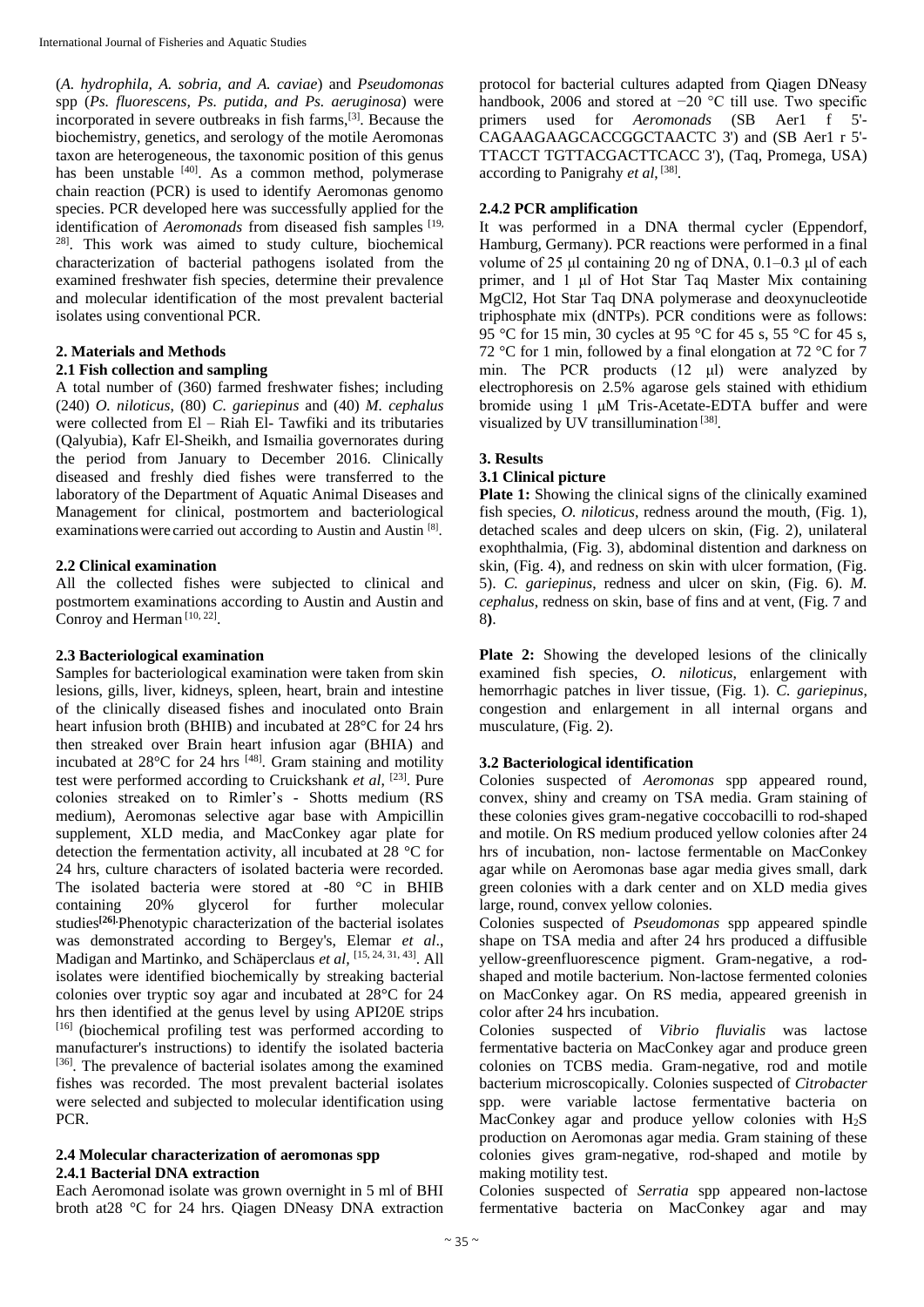producered colonies on TSA media. *Enterobacter* spp is gram-negative, facultatively anaerobic, rod-shaped microscopically. Ferment lactose during a 48-hours incubation at 35 °Con MacConkey agar.

# **3.3 Biochemical characters**

*Aeromonads* gave a positive reaction for oxidase, catalase, and indole test also ferment glucose with the production of acid and gas. They gave negative results toward H2S production, urea hydrolysis, and non-lactose fermentation and produced variable results with V.P, Indole production, gelatin hydrolysis, nitrate reduction and sugar fermentation (Mannitol, Inositol, Sorbitol, and Arabinose).Beside them; there were some different species of isolated bacteria as *Pseudomonas* spp, *Serratia* spp, *Citrobacter* spp, *Vibrio fluialis*, and *Enterobacter* spp. which were identified by anAPI20E system which showed the different result as presented in Table 1.

# **3.4 Prevalence of bacterial infection among naturally infected fishes**

Total prevalence of bacterial infection was (55.3%); among the species*; O. niloticus* showed high incidence 62.5%, followed by *C. gariepinus* 45% and *M. cephalus* 32.5%, (Table 2 and Fig.1). The seasonal prevalence of infected *O. niloticus* was 33.3, 66.7, 91.7 and 58. 3% in winter, spring, summer, and autumn, respectively, while in *C. gariepinus* was 0, 55, 65 and 60 % in winter, spring, summer, and autumn, respectively. In addition; in *M. cephalus* was 0, 40, 60 and 30% in winter, spring, summer and autumn, respectively so summer season revealed the highest prevalence in the examined fishes, (Table 3 and Fig. 2)**.** Based on phenotypic and biochemical characterizations using API20E; the isolated bacteria identified as *Aeromonas* spp. (*A. hydrophila, A. veronii, A. caviae,* and *A. sobria*). *Pseudomonas* species (*Ps. fluorescence, Ps. aeroginosa,* and *Ps. putida*), *Citrobacter* spp (*C. koseri, C. freundii*, and *C. braakii*), *Serratia* spp (*S. odorifera*, *S. liquefaciens*, and *S. marcescens*), *Enterobacter* spp (*E. sakazakii* and *E. cloacae*) and *Vibrio fluialis.* The most prevalent bacterial isolates were *Aeromonads* (12 isolates, 48%), among them; *A. hydrophila* was the predominant species (5 isolates, 20%), and followed by *A. veronii* (3 isolates, 12%), *A. sobria* (3 isolates, 12%) and *A. caviae* (1 isolates, 4%). *O. niloticus* was the most infected fish species (14 isolates) followed by *C. gariepinus* (9 isolates) and *M. cephalus* (2 isolates). Almost all the bacterial detected were isolated from kidneys and liver samples, (Table 4).

# **3.5 Molecular identification of aeromonas spp.**

Molecular characterization with conventional PCR to confirm biochemically identified 12 *Aeromonads* isolates using the16S r DNA region retrieved band at 900 bp (lanes 1-12), (Fig. 3).

# **4. Discussion**

Bacterial diseases considered the most serious disease problem among freshwater fishes **[35]**.Isolation of 25 different species of bacterial pathogens from three freshwater fishes during the current study adds more evidence for the wide geographical distribution of bacterial diseases. The isolated bacteria identified as Aeromonas spp. (*A. hydrophila, A. veronii, A. caviae* and *A. sobria*).Pseudomonas species (*Ps. fluorescence, Ps. aeroginosa,* and *Ps. putida*), *Citrobacter* spp. (*C. koseri, C. freundii* and *C. braakii*), *Serratia* spp. (S. *odorifera*, S. *liquefaciens*, and *S. marcescens*), *Enterobacter*

spp. (*E. sakazakii* and *E. cloacae*) and *Vibrio fluialis.* Concerning the clinical picture of naturally infected fishes which observed in this study nearly similar with that obtained by Austin and Austin, Abd El- Aziz, Hussein, Rasmia Hanafy, Toranzo *et al*, Cagatay and Sen and Basma *et al*. [9, 1, 27, 41, 49, 17, 13] who isolated different bacterial species from some freshwater fishes showing signs of septicemia. Consistent with the current findings, hemorrhagic septicemia was also reported in fish (Milkfish, *Chanos chanos*) due to *Aeromonas* infection, especially when fish are under stress due to the opportunistic pathogen (such as *Aeromonas* spp) causes infection only when the host resistance has been lowered by environmental stress factors, such as high organic load, overcrowding, and sub-lethal oxygen levels **[46, 20].**

The characteristic colonies of *Aeromonas* spp appeared round, convex, shiny and creamy on TSA media. Gram-negative, coccobacilli to rod-shaped and motile, gives yellow colonies due to maltose fermentation on RS Media, non- lactose fermentable on MacConkey agar while on *Aeromonas* base agar media gives small, dark green colonies with dark center and on XLD media gives large, round, convex yellow colonies, these findings similar with that recorded by Hazen *et al*. [25] who stated that RS Media was 94% efficient for isolation of Aeromonas spp. while Pseudomonas spp. appeared spindle shape on TSA media with a diffusible yellow-green fluorescence pigment. Gram-negative, rod shape and motile. Non-lactose fermented colonies on MacConkey agar. On R S media appeared greenish in color after 24 hrs incubation. These results like that obtained by Cruickshank *et al.*, Austin and Austin and Masbouba [23, 9, 32]. Colonies suspected of *Vibrio fluvialis* was lactose fermentative bacteria on MacConkey agar and produce green colonies on TCBS media. Gram-negative, motile, rod bacterium. These observations nearly similar with that recorded by Cruickshank *et al*. and Austin and Austin [23, 9]. Colonies suspected of *Citrobacter* spp were variable lactose fermentative bacteria on MacConkey agar and produce yellow colonies with  $H_2S$ production on Aeromonas agar media. Gram-negative, rodshaped, motile. These findings were like those recorded by Cruickshank *et al.*, Sato *et al.*, Austin and Austin and Mohamed <sup>[23, 42, 9, 33]</sup>. *Serratia* spp appeared non-lactose fermentative bacteria on MacConkey agar and may produce red or yellow colonies on TSA media. These results were like those recorded by Cruickshank *et al.,* Baya *et al.,*and Austin and Stobie<sup>[23, 14, 11]</sup>. *Enterobacter* spp is gram-negative, facultatively anaerobic, rod-shaped. Ferment lactose during a 48-hours incubation at 35-37 °C on MacConkey agar. These observations like that obtained by Cruickshank *et al* and Sato *et al,* [23, 42] .

The API-20E microbiological kits are effectively used to identify Enterobacteriaceae, according to the results of API 20 E test, several 12 strains were suspected to be Aeromonas spp., these results nearly similar with that recorded by Lund *et al*., and Cantas *et al*., [30, 18] who reported that some of the biochemical reactions of the standardized API20E test, showing positive reaction and others gave negative results but variation in another one. Beside Aeromonas spp.; there were some different species of isolated bacteria as *Pseudomonas* spp., *Serratia* spp., *Citrobacter* spp., *Vibrio fluvialis*, and *Enterobacter* spp which were identified by API20E system which showed different results in some reactions. Nearly similar results were observed by several authors Cruickshank *et al*., Sato *et al.,* Baya *et al.,* Austin and Austin, Mohamed 2000, Lund *et al*., Masbouba and Cantas *et al*. [23, 42, 14, 9, 33, 30,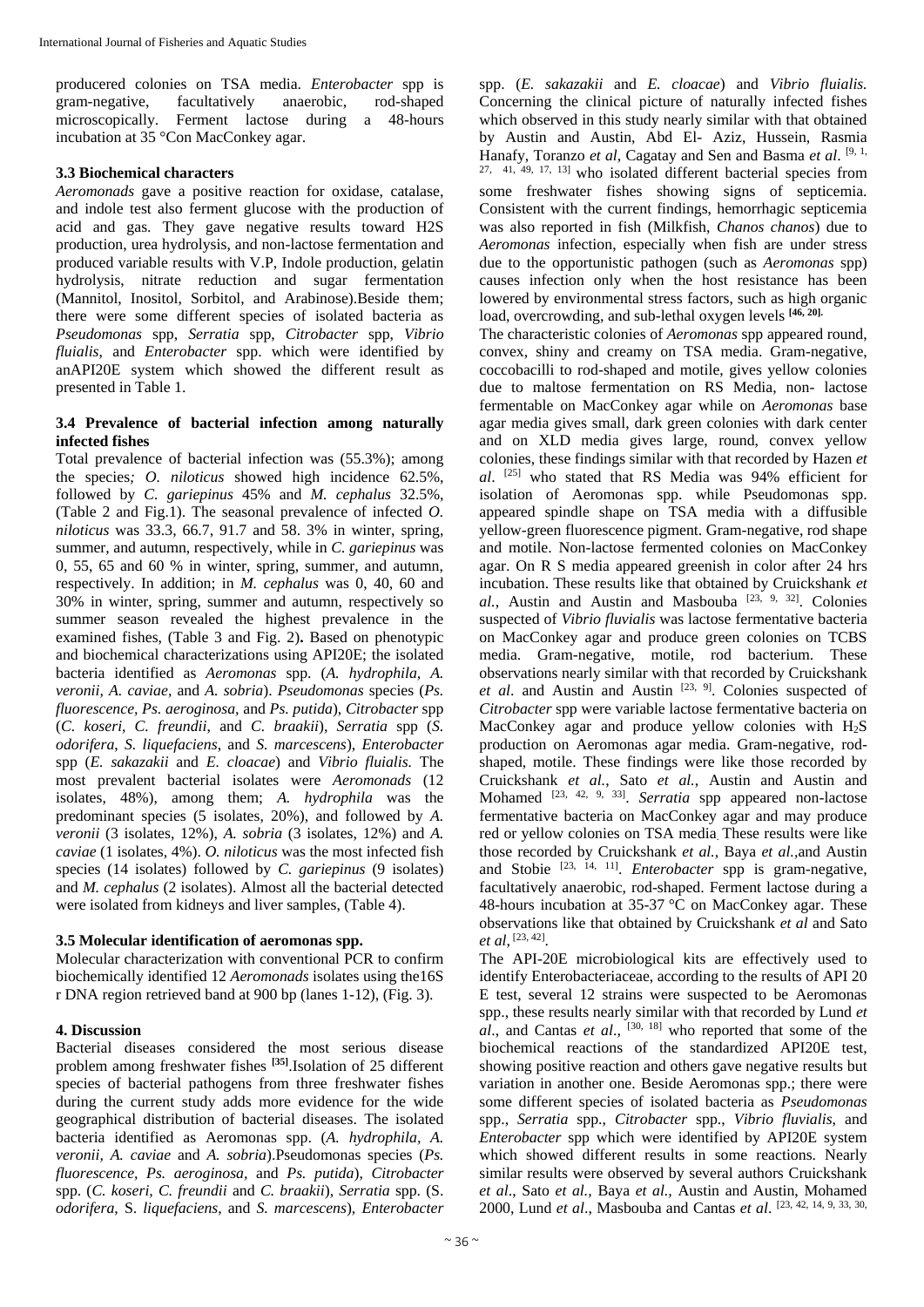32, 18] . However, the API20E patterns cannot be related to fish host and geographical location.

The prevalence of bacterial pathogens has been well documented in several cultured and wild freshwater fish species associated with septicemia **[**7] . In this work, the total prevalence of bacterial infection was (55.3%), these findings were higher than that recorded by Rasmia hanafy [41] who found the total prevalence of bacterial infection was 32.5% and these findings were lower than that recorded by Ali [5] who found the total prevalence of bacterial infection was76.5%**.** This difference may be attributed to the site of sample collection, the number of examined fish, the size of fish and environmental conditions**.** Among the species*; O. niloticus* showed high incidence 62.5%, followed by *C. gariepinus* 45% and *M. cephalus* 32.5%. These observations like that recorded by Mohamed, Stock and Wiedemann and Hussein [33, 45, 27] . These results may be due to *O. niloticus*is considered the main cultured fish species and genetically highly suitable to the infection while *C. gariepinus* and *M. cephalus* may be more immunologically protected from that infection and may be due to the system of rearing and environmental conditions, Mohamed <sup>[33]</sup>. Regarding the seasonal prevalence of infected fish species, summer season revealed the highest prevalence among examined fishes. These observations nearly similar with that recorded by Mohamed, Stock and Wiedemann, Hussein and Rasmia hanafy  $[33,45,27, 41]$ , this may be due that in summer; high temperature, low dissolved oxygen and the subsequent other alteration in water parameters that induce stressors on fish compromise the immune response make the fish more susceptible to bacterial infection**.**The most prevalent bacterial isolates were *Aeromonads* (12 isolates, 48%), among them; *A. hydrophila* was the predominant species (5 isolates, 20%), and followed by *A. veronii* (3 isolates, 12%), *A. sobria* (3 isolates, 12%) and *A. caviae* (1 isolates, 4%). These findings nearly like that recorded by Mohamed, Stock and Wiedemann, Hussein, Rasmia hanafy, Basma *et al*. and Ahmed and Shoreit<sup>[33, 45,27, 41, 13, 3]</sup>. Almost all the bacterial detected were isolated from kidneys and liver samples. These findings were similar with obtained by Thompson *et al.,* Toranzo *et al.* and Kusdarwati *et al.* [47, 49, 29]. These findings were due to these organs has haemolytic function so highly susceptible to infection**.**

Molecular characterization using conventional PCR to confirm the biochemically identified *Aeromonad* species using 16S r DNA region retrieved specific band at 900 bp. These results agreed with that of Panigrahy *et al.* [38] who described PCR amplification of the 16S rDNA coding region of *Aeromonads* isolates which all eight isolates had bands at the 900 bp DNA fragment level. This method has shown discriminatory properties in the identification up to the species level and in the typing of the bacteria.



**Plate 1:** Showing the clinical signs of the clinically examined fish species, *O. niloticus*, Fig. 1: Redness around the mouth Fig. 2: Detached scales and deep ulcers on skin, Fig. 3: Unilateral exophthalmia, Fig. 4: Abdominal distention and darkness on skin and Fig. 5: Redness on skin with ulcer formation. *C. gariepinus*, Fig. 6: Redness and ulcer on skin. *M. cephalus*, Fig. 7 and 8: Redness on skin, base of fins and at vent.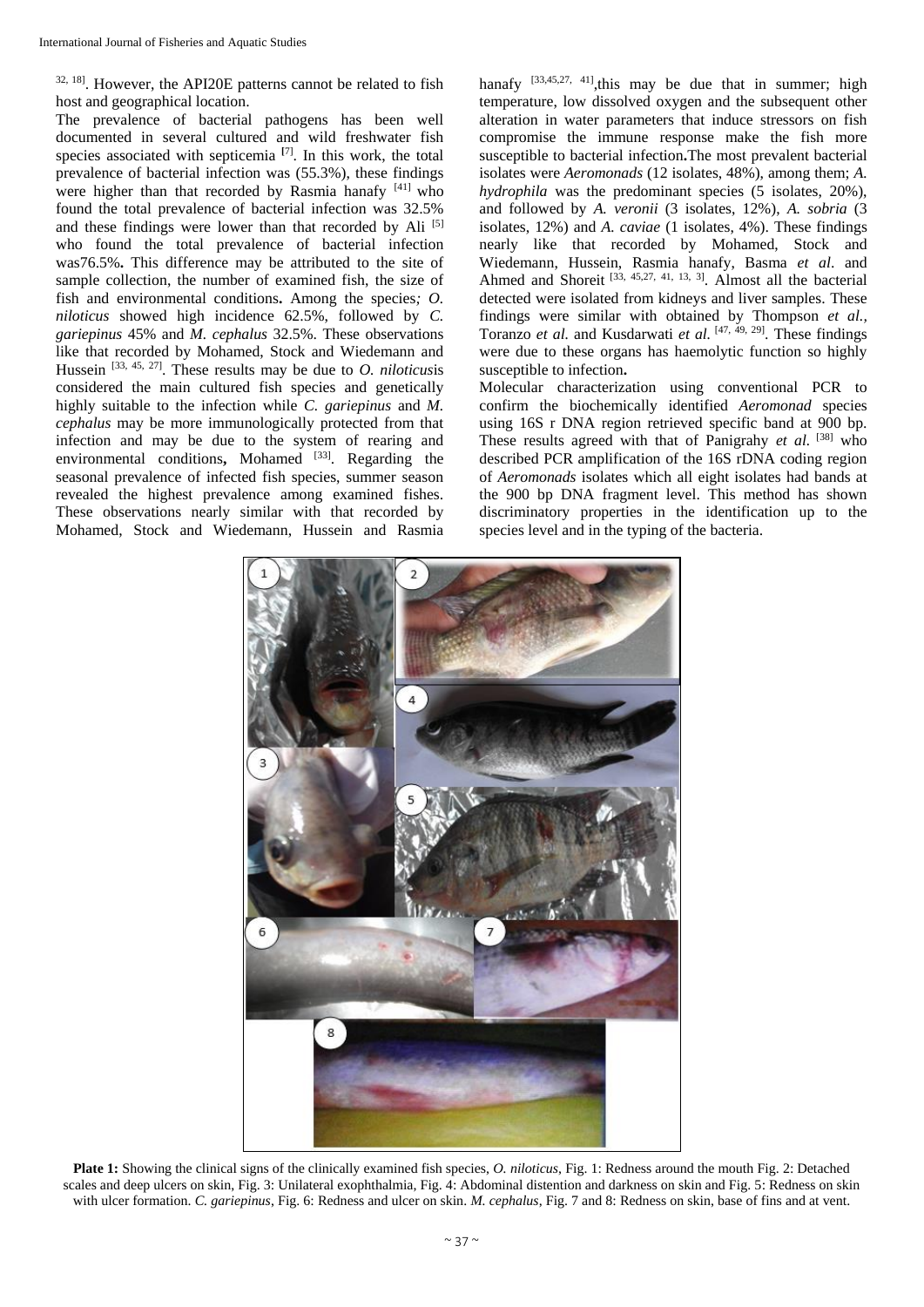

**Plate 2:** Showing the developed lesions of the clinically examined fish species, *O. niloticus*, Fig. 1: Enlargement with hemorrhagic patches in liver tissue. *C. gariepinus*, Fig. 2: Congestion and enlargement in all internal organs and musculature.



**Fig 1:** Showing total prevalence of bacterial infection among the examined fish species



**Fig 2:** Seasonal prevalence of bacterial infection among the examined fish species:





| <b>Table 1:</b> Biochemical characters of different bacterial isolates obtained from naturally infected fishes using API 20E system. |
|--------------------------------------------------------------------------------------------------------------------------------------|
|--------------------------------------------------------------------------------------------------------------------------------------|

|                             |                         | <b>Aeromonas</b>         | <b>Pseudomonas</b>       | <b>Vibrio</b>            | <b>Citrobacter</b>       | <b>Enterobacter</b>      | <b>Serratia</b>          |
|-----------------------------|-------------------------|--------------------------|--------------------------|--------------------------|--------------------------|--------------------------|--------------------------|
|                             |                         | spp                      | spp                      | fluvialis                | spp                      | spp                      | spp                      |
|                             | Gram stain              | -ve                      | -ve                      | -ve                      | -ve                      | -ve                      | -ve                      |
|                             | Motility test           | Motile                   | Motile                   | Motile                   | Motile                   | Motile                   | Motile                   |
| <b>API 20E reactions: -</b> |                         |                          |                          |                          |                          |                          |                          |
| <b>ONPG</b>                 | $\beta$ -galactosidase  | $+$                      |                          | $^{+}$                   | $^{+}$                   | $^{+}$                   | $^{+}$                   |
| ADH                         | Arginine dihydrolase    | $+$                      | $^{+}$                   | $^{+}$                   | $^{+}$                   |                          | $^{+}$                   |
| <b>LDC</b>                  | Lysine decarboxylase    | $^{+}$                   |                          | $^{+}$                   | $\overline{\phantom{0}}$ | $^{+}$                   | $^{+}$                   |
| ODC                         | Ornithine decarboxylase | $+$                      |                          | $^{+}$                   | $^{+}$                   | $+$                      | $^{+}$                   |
| <b>CIT</b>                  | Citrate utilisation     | $+$                      | $^{+}$                   | $^{+}$                   | $^{+}$                   | $\overline{\phantom{0}}$ | $^{+}$                   |
| H <sub>2</sub> S            | $H2S$ production        | $\overline{\phantom{a}}$ | $\overline{a}$           | $\overline{\phantom{a}}$ | $^{+}$                   | -                        | $\overline{\phantom{a}}$ |
| <b>URE</b>                  | Urea hydrolysis         | ٠                        |                          | $\overline{a}$           | $\overline{\phantom{0}}$ | $\overline{\phantom{0}}$ | $\overline{V}$           |
| <b>TDA</b>                  | Tryptophan deamination  | $+$                      | $^{+}$                   | $^{+}$                   | $^{+}$                   | $+$                      | $^{+}$                   |
| <b>IND</b>                  | Indol production        | $\overline{V}$           | $\overline{\phantom{a}}$ | V                        | $^{+}$                   | -                        | $\overline{\phantom{a}}$ |
| <b>VP</b>                   | Acetoin production      | $\overline{V}$           |                          | V                        | $\overline{a}$           | -                        | V                        |
| <b>GEL</b>                  | Gelatin hydrolysis      | $+$                      |                          | $^{+}$                   | $\overline{a}$           | $^{+}$                   | $^{+}$                   |
| <b>GLU</b>                  | Glucose fermentation    | $+$                      | $^{+}$                   | $^{+}$                   | $^{+}$                   | $^{+}$                   | $^{+}$                   |
| <b>MAN</b>                  | Mannitol                | V                        | V                        | V                        | V                        | V                        | V                        |
| <b>INO</b>                  | Inositol                | $\overline{V}$           | $\mathbf{V}$             | V                        | V                        | $\mathbf{V}$             | V                        |
| <b>SOR</b>                  | Sorbitol                | V                        | V                        | V                        | V                        | $\mathbf V$              | V                        |
| <b>RHA</b>                  | Rhamnose                | V                        | V                        | V                        | V                        | V                        | V                        |
| <b>SAC</b>                  | Sucrose                 | $\overline{V}$           | V                        | $\mathbf{V}$             | $\overline{\mathsf{V}}$  | V                        | $\overline{\mathbf{V}}$  |
| <b>MEL</b>                  | Melibiose               | V                        | V                        | V                        | V                        | V                        | V                        |
| AMY                         | Amygdalin               | V                        | V                        | V                        | V                        | V                        | V                        |
| <b>ARA</b>                  | Arabinose               | $\overline{V}$           | V                        | V                        | $\mathbf V$              | $\mathbf{V}$             | V                        |
| Oxidase                     | Cytochrome oxidase      | $+$                      | $^{+}$                   | $^{+}$                   | $\overline{a}$           | $\overline{\phantom{0}}$ |                          |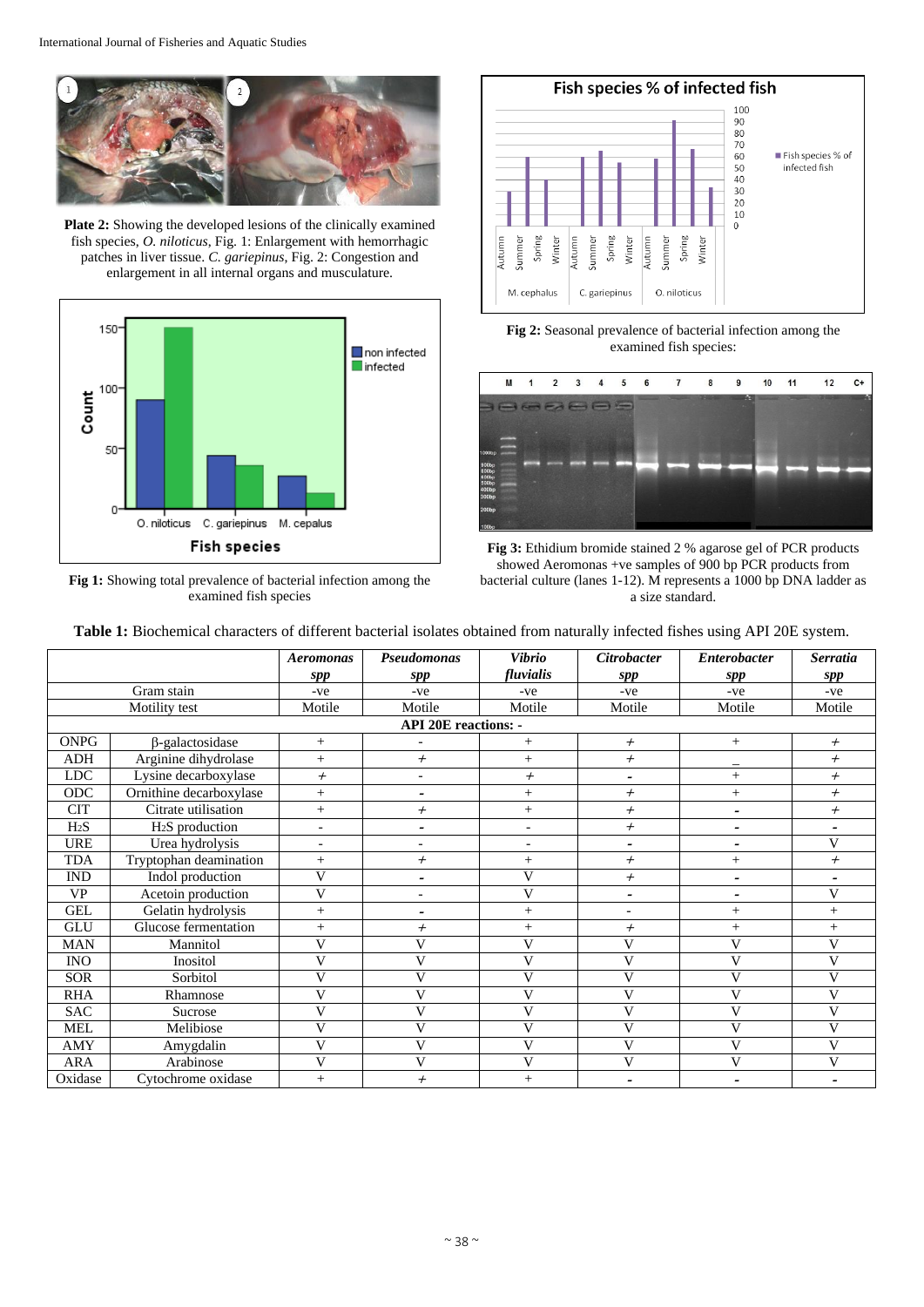|                     |                       | <b>Examined fishes</b> |                 |              |  |
|---------------------|-----------------------|------------------------|-----------------|--------------|--|
| <b>Fish species</b> | <b>Parameters</b>     | Non-infected           | <b>Infected</b> | <b>Total</b> |  |
|                     | Count                 | 90                     | 150             | 240          |  |
| O. niloticus        | % within fish species | 37.5%                  | 62.5%           | 100.0%       |  |
|                     | % within infected     | 55.9%                  | 75.4%           | 66.7%        |  |
|                     | % of Total            | 25.0%                  | 41.7%           | 66.7%        |  |
|                     | Count                 | 44                     | 36              | 80           |  |
|                     | % within fish species | 55.0%                  | 45.0%           | 100.0%       |  |
| C. gariepinus       | % within infected     | 27.3%                  | 18.1%           | 22.2%        |  |
|                     | % of Total            | 12.2%                  | 10.0%           | 22.2%        |  |
|                     | Count                 | 27                     | 13              | 40           |  |
|                     | % within fish species | 67.5%                  | 32.5%           | 100.0%       |  |
| M. cephalus         | % within infected     | 16.8%                  | 6.5%            | 11.1%        |  |
|                     | % of Total            | 7.5%                   | 3.6%            | 11.1%        |  |
|                     | Count                 | 161                    | 199             | 360          |  |
|                     | % within fish species | 44.7%                  | 55.3%           | 100.0%       |  |
| Total               | % within infected     | 100.0%                 | 100.0%          | 100.0%       |  |
|                     | % of Total            | 44.7%                  | 55.3%           | 100.0%       |  |

| <b>Table 2:</b> Total prevalence of bacterial infection isolated from diseased fish species: |
|----------------------------------------------------------------------------------------------|
|----------------------------------------------------------------------------------------------|

**Table 3:** Seasonal prevalence of bacterial infections isolated from diseased fish species.

| <b>Fish species</b> | <b>Season</b> | No. of examined fish | No. of infected fish | % of infected fish |  |
|---------------------|---------------|----------------------|----------------------|--------------------|--|
|                     | Winter        | 60                   | 20                   | 33.3               |  |
| O. niloticus        | Spring        | 60                   | 40                   | 66.7               |  |
|                     | Summer        | 60                   | 55                   | 91.7               |  |
|                     | Autumn        | 60                   | 35                   | 58.3               |  |
|                     | Winter        | 20                   |                      | $\Omega$           |  |
|                     | Spring        | 20                   | 11                   | 55                 |  |
| C. gariepinus       | Summer        | 20                   | 13                   | 65                 |  |
|                     | Autumn        | 20                   | 12                   | 60                 |  |
|                     | Winter        | 10                   |                      | 0                  |  |
|                     | Spring        | 10                   |                      | 40                 |  |
| M. cephalus         | Summer        | 10                   | 6                    | 60                 |  |
|                     | Autumn        | 10                   | 3                    | 30                 |  |

**Table 4:** Bacterial isolates, number of isolates, % of isolation in relation to the total number of isolates and site of isolation in each fish species

| <b>Fish species</b> | <b>Bacterial isolates</b> | <b>Number of isolates</b> | $\frac{0}{0}$  | <b>Sites of isolation</b>    |
|---------------------|---------------------------|---------------------------|----------------|------------------------------|
|                     | A. hydrophila             |                           | 8              | Kidneys, Liver, Skin lesions |
|                     | A. sobria                 |                           | 4              | Kidneys                      |
|                     | A. veronii                | 3                         | 12             | Gills, Kidneys, Spleen       |
|                     | Ps. putida                |                           | $\overline{4}$ | Kidneys                      |
| O. niloticus        | Vibrio fluvialis          | 2                         | 8              | Liver, Intestine             |
|                     | S. liquefaciens           |                           | 4              | Kidneys                      |
|                     | S. marcescens             |                           | 4              | Liver                        |
|                     | C. freundii               |                           | 4              | Liver                        |
|                     | C. braakii                |                           | 4              | Kidneys                      |
|                     | E. cloacae                |                           | 4              | Intestine                    |
|                     | A. hydrophila             | $\mathfrak{D}$            | 8              | Kidneys, Skin lesions        |
|                     | A. sobria                 |                           | 4              | Kidneys                      |
|                     | A. caviae                 |                           | $\overline{4}$ | Spleen                       |
|                     | Ps. fluorescens           |                           | 4              | Kidneys                      |
| C. gariepinus       | Ps. aeruginosa            |                           | 4              | Liver                        |
|                     | S. odorifera              |                           | 4              | Liver                        |
|                     | C. koseri                 |                           | 4              | Kidneys                      |
|                     | E. sakazakii              |                           | 4              | Intestine                    |
|                     | A. hydrophila             |                           | 4              | Skin lesions                 |
| M. cephalus         | A. sobria                 |                           | $\overline{4}$ | Kidneys                      |
| Total               |                           |                           |                | 25                           |

## **5. Conclusions**

From the previous findings, it can be concluded that *Aeromonads* were the most prevalent bacterial species, were widely distributed in warm water aquaculture, and causing great economic losses. Additionally, *O. niloticus* was the highly susceptible fish species. Further studies related to the sequencing of the PCR product were done (unpublished data).

## **6. Acknowledgement**

This work was done with the financial support of Scientific Research Fund (SRF), Benha University, Egypt, 5/3/2.

## **7. References**

1. Abd El- Aziz ES. Immunological studies on *Aeromonas* and *Pseudomonas* bacterial infection in freshwater fishes.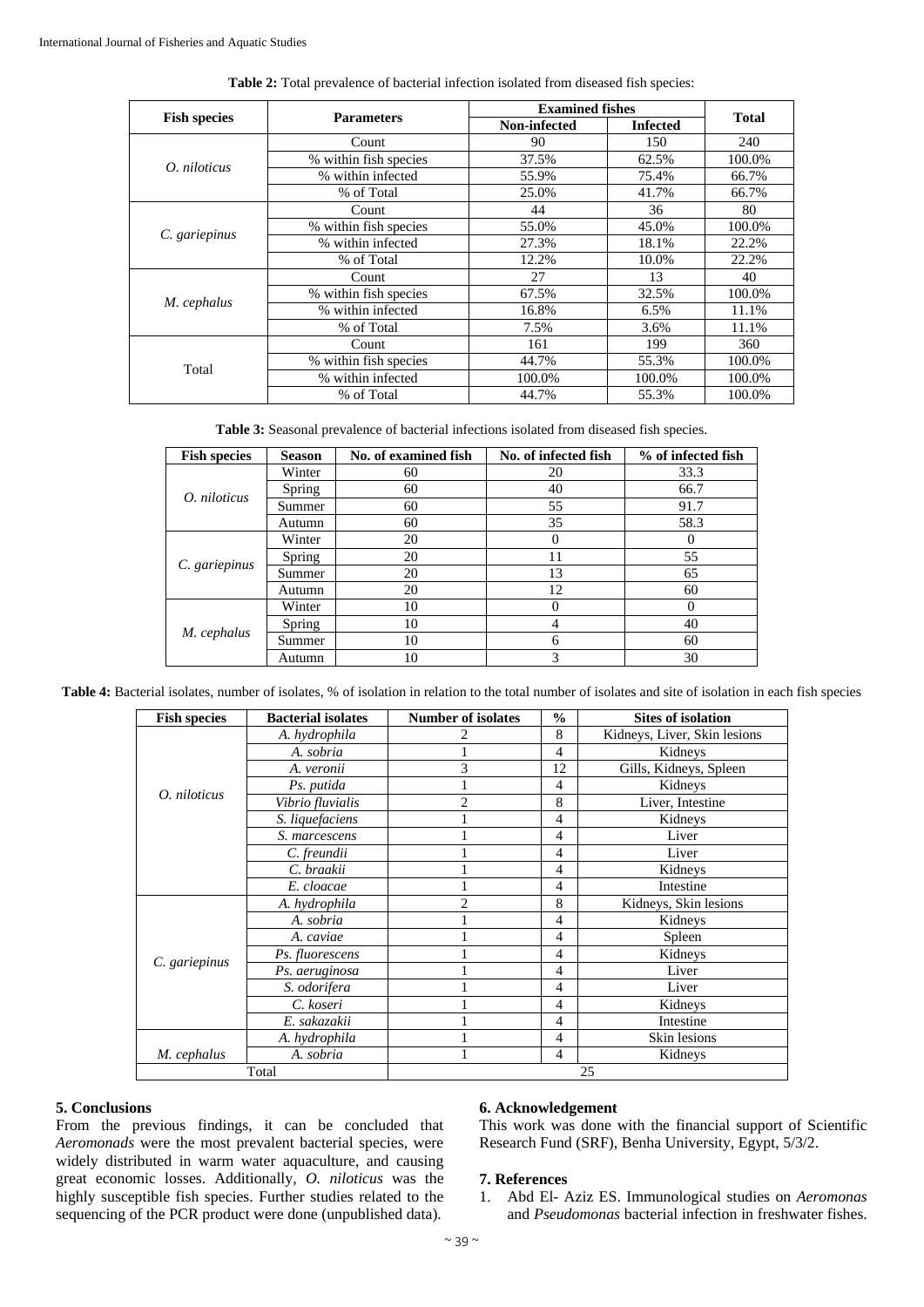Ph.D. Thesis, Cairo Univ., Egypt, 1994.

- 2. Agriculture World Journal. Egypt is the first rank in fish farm production among African and Mediterranean Sea countries. 2013; 86:9.
- 3. Ahmed SM, Shoreit AAM. Bacterial hemorrhagic septicemia in *Oreochromis niloticus* at Aswan fish hatcheries". Assiut Vet. Med. J. 2017; 45:89.
- 4. Ahmed Wally, Approved By: Ron Verdonk. The State and Development of Aquaculture in Egypt. Global agriculture information network, 2016.
- 5. Ali MN. Studies on bacterial and mycotic affections of freshwater fishes in aquaculture. Ph.D. Thesis, Fac. Vet. Med., Cairo Univ., Egypt, 1994.
- 6. Aly SM. A Review of Fish Diseases in the Egyptian Aquaculture. J World Fish: 2013, 1-25.
- 7. Alicia E, Toranzo T, Magarinos, Band Romalde JL. A review of the main bacterial fish diseases in mariculture systems. Aquac. 2005; 246:37-61.
- 8. Austin B, Austin DA. Bacterial fish pathogens, Disease of farmed and wild fish, 4<sup>th</sup> Ed. Springer Praxis, Godalming, 2007.
- 9. Austin B, Austin DA. Bacterial Fish Pathogens. In Disease in Farmed and wild fish, Ellis Horwood Ltd, Publisher, Chichester, England. 1993, 171-187.
- 10. Austin B, Austin DA. Bacterial Fish Pathogens. In Disease in Farmed and wild fish, Ellis Horwood Ltd, Publisher, Chichester, England. 1987, 250-262.
- 11. Austin B, Stobie M. Recovery of *Serratia plymuthica* and presumptive *Pseudomonas pseudoalkaligenes* otherwise infected with enteric red mouth. J. Fish Dis. 1992; 15:541-543.
- 12. Barcellos LJG, Nicolaiewsky S, Souza SMG, Lulhier F. the effect of stocking density and social interaction on acute stress response in Nile tilapia *Oreochromis niloticus* (L.) Fingerlings. Aquaculture Research. 1999; 30:887-892.
- 13. Basma D, Ola B, Samy K, Mahmoud T. Molecular Characterization, Antimicrobial Susceptibility and Salt Tolerance of *Aeromonas hydrophila* from Fresh, Brackish and Marine fishes. Alexandria Journal of Veterinary Sciences. 2016; 48(2):46-53.
- 14. Baya AM, Toranzo AE, Lupiano B, Santos Y, Hetrick F. *Serratia marcescens*: a potential pathogen of fish. J. of Fish Dis. 1992, 15-26.
- 15. Bergey DH. Bergey's Manual of Determinative Bacteriology, ed. R. E. Buchaman & N. E. Gibbons, 9lh ed. Baltimore: Williams and Wilkins, 1994.
- 16. Bio-merieux. Laboratory reagents and products. Bacterial. Barcy-L. Etiole 69260 charbonmieres-Les-Bams. France, 1984.
- 17. Cagatay IT, Şen EB. Detection of pathogenic *Aeromonas hydrophila* from rainbow trout (*Oncorhynchus mykiss*) farms in Turkey. Int. J Agric. Biol. 2014; 16:435-438.
- 18. Cantas L, Sorby JR, Alestrom P, Sorum H. Culturable gut microbiota diversity in Zebra fish. *Zebra fish*, 2012; 9:26- 36.
- 19. Cascón A, Anguita J, Hernanz C, Sánchez M, Fernandez M, Naharro G. Identification of *Aeromonas hydrophila* hybridization group 1 by PCR assays. Applied and environmental microbio logy. 1996; 62(4):1167-1170.
- 20. Chiou S, Chang M. Correlation between extracellular enzymes and virulence of *Aeromonas hydrophila*, Journal of Fisheries Society Taiwan. 1994; 21:369-379.
- 21. Clark JS, Pallers B, Smith PD. Prevention of

Streptococcus in tilapia by vaccination the Philippine excperiences.5th Int. Symposium on tilapia aquacult. In the 21st century. Brazil. 2000; 2:545-552.

- 22. Conroy DA, Herman LR. Textbook of fish Dis. T. F. H. Pub. West Sylvania, 1981.
- 23. Cruickshank R, Duguid JP, Marimon BP, Swain RHA. Medical microbiology. 2nd Volume. Churchill Living Stone. Limited Edinburgh, London and New York. 1975.
- 24. Elemar WK, Stephen DA, William MJ, Paul CS, Cw. Jr. Washington. Color Atlas and Textbook of Diagnostic Microbiology.5th Ed. Lippincott. Philadelphia. New York, 1997.
- 25. Hazen TC, Fliermans CB, Hirsch RP, Esch GW. Prevalence and distribution of *Aeromonas hydrophila* in the United States. Applied and Environmental Microbiology. 1978; 36:731-738.
- 26. Hollander DH, Nell EE. Improved preservation of *Treponema pallidum* and other bacteria by freezing with glycerol. Appl Microbiol. 1954; 2(3):164-170.
- 27. Hussein MM. studies on Motile Aeromonads in freshwater fishes. Special Issue in  $2<sup>nd</sup>$  scientific congress for provincial laboratories. Egypt. J. of Agric. Res., 2003; 81(1):193-208.
- 28. Khan AA, Cerniglia CE. Rapid and sensitive method for the detection of *Aeromonas caviae* and *Aeromonas trota* by using Polymerase Chain Reaction. Letters for applied microbiology. 1997; 24:233- 239.
- 29. Kusdarwati R, Kismiyati, Sudarno, Kurniawan H, Prayogi YT. Isolation and Identification of *Aeromonas hydrophila* and Saprolegnia sp. on Catfish (*Clarias gariepinus*) in Floating cages in Bozem Moro Krembangan Surabaya. IOP Conf. Ser.: Earth Environ. Sci. 55 012038, 2017.
- 30. Lund V, Arnesen JA, Eggset G. Vaccine development for atypical furunculosis in spotted wolffish Anarhichas minorO.: comparison of efficacy of vaccines containing different strains of atypical Aeromonas salmonicida. Aquaculture. 2002; 204:33-44.
- 31. Madigan M, Martinko J. eds. Brock Biology of Microorganisms (11th Ed.). Prentice Hall, 2005.
- 32. Masbouba IM. Studies on Pseudomonas infection in fish in Kafr El- Sheikh Province. M. V. Sc. Thesis, Fac. Vet. Med., Tanta Univ., Egypt, 2004.
- 33. Mohamed MA. Microbiological studies on Enterobacteriacae in Delta Nile Fishes. M. V. Sc. Thesis, Fac. Vet. Med., Cairo Univ., Egypt, 2000.
- 34. Naharro G, Riano J, de Castro L, Alvarenz S, Luengo JM. Aeromonas: molecular detection of foodborne pathogens. (Liu D. Ed.). CRC Press. North Ryde, 2009, 273-289.
- 35. Noga EJ. Fish diseases: Diagnosis and Treatment, John Wiley and Son, 2011.
- 36. Ottaviani D, Santarelli S, Bacchiocchi S, Masini L, Ghittino C, Bacchiocchi I. Occurrence and characterization of *Aeromonas* spp.in mussels from the Adriatic Sea. Food Microbiology, 2006; 23:418-422.
- 37. Palumbo SA. The *Aeromonas hydrophila* group in food. In: Austin B, Altwegg M, Gosling PJ, Joseph S. eds. The Genus Aeromonas. Wiley and Sons. 1996, 287-310.
- 38. Panigrahy SA, Babu G, Vivekanandhan R, Subashkumar Thayumanavan T. Development of a metagenomic DNA extraction procedure and PCR detection of human enteric bacteria in vegetable salad tissues. Research in Biotechnology. 2011; 2(1):11-19.